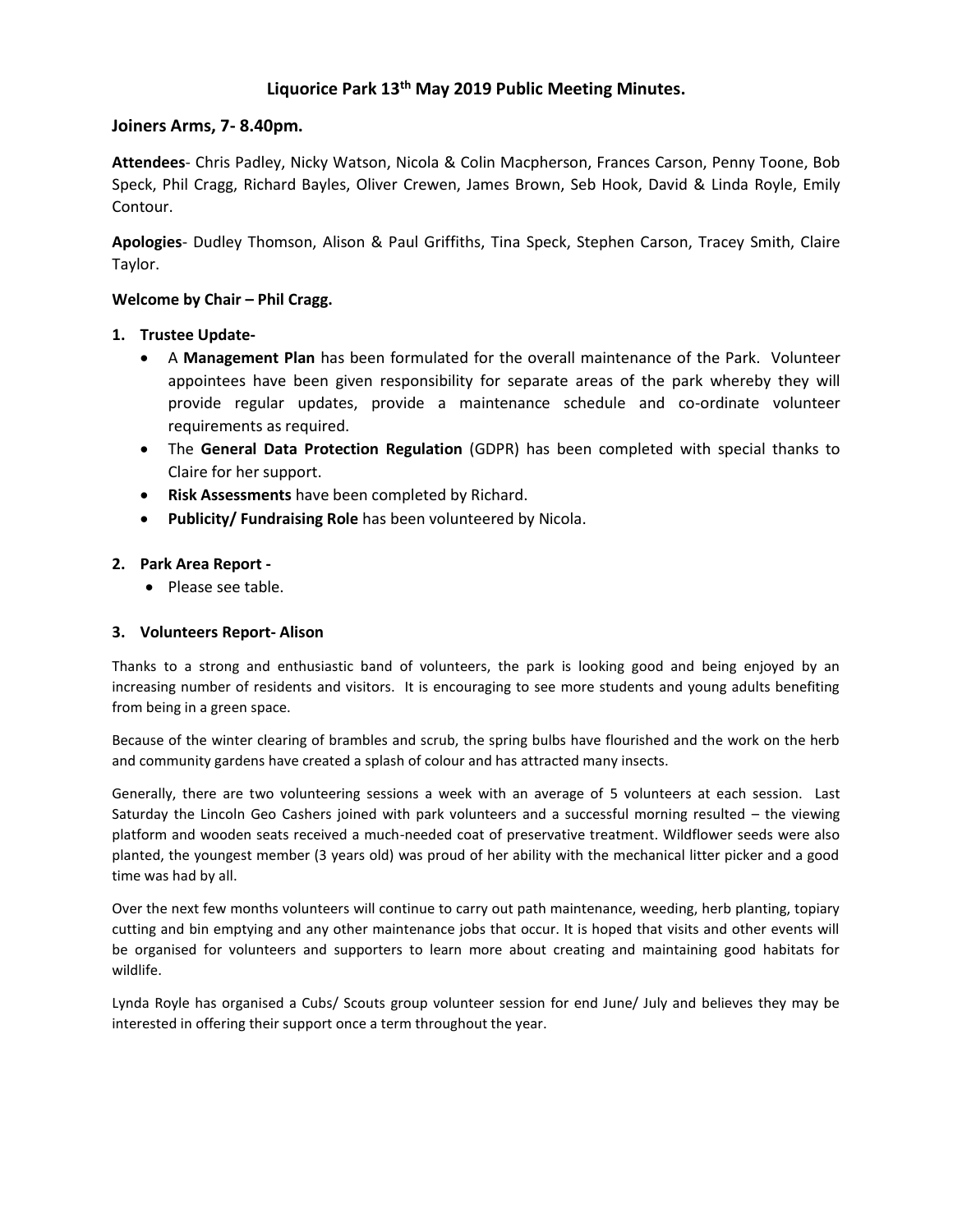- **4. New Seating** following on from the previous meeting it was suggested providing a couple extra seats would be beneficial.
	- General thoughts were to have the seats natural and low-cost options
	- Penny to review ideas & where best to place additional seating
	- Chris suggested by 'Alderman's Walk there is a large felled tree trunk that could be used, it was suggested the council may be willing to help with this?

# **5. Website & Facebook update- Seb & Phil**

- A new website has been created and re-designed, please follow [www.liquoricepark.co.uk](http://www.liquoricepark.co.uk/) It is modern, displays pictures, demonstrates the history of the park and advertises updates & current park events.
- Seb has negotiated with the host and obtained a 'Free to Charity Scheme' which provides professional grade hosting & offers some perks such as- unique email addresses, for example events@liquoricepark or information@liquoricepark etc, these are yet to be assigned.
- Outstanding concerns- Seb to review becoming no 1 or 2 on google search & currently there is no link to Facebook, link to interactive maps (Bing) currently a working progress.
- Bob suggested the updates should be displayed for the public- outcome was to include minutes of meetings which will be displayed on the website.
- All new events or happenings in the park should contact Phil who will co-ordinate with Seb to monitor and display on the website or Facebook.
- Any suggestions or feedback re website or Facebook relay to Phil & Seb.
- It was noted that currently Facebook does not easily connect to adding as a friend and therefore leads to missing out on the newsfeed- Seb thought this may be related to an issue with guidance and will review & update everyone on his findings and provide knowledge on 'How to connect easily etc'
- Suggestions and discussion around the benefits of having an Instagram account such as it would encourage people to take pictures and share them, discussions are ongoing.

# **6. Fundraising Opportunities** –

- Discussion surrounding the possibility of using *crowdfunding on Facebook* platforms or *website donate button* or *using 'Go Fund me'* for charities to raise monies which could be used for ongoing maintenance, plants or seeds, expert visits or events for example- Outcome was crowdfunding is more complicated and perhaps a simple 'Donate Button' on the web page would be an easy and useful addition to the website- Seb to review & liaise with Phil**.**
- There was discussion surrounding the possible idea of allowing signage either to be discreetly in the park or website in efforts of fundraising. Our current sponsors & supporters are- Siemens, Wren & Co-op, therefore may be an idea for trustees to explore this idea as a fundraising option at their next meeting.
- Chris suggested Wilko, Wickes have staff volunteers and community projects worth considering-Nicola to review.
- Bob raised on Tina's behalf about the 'Remembrance Plaque' requested by a member of the public that they display on the vertical side of the viewing area- they would like to gift a donation in exchange. All members have agreed to go ahead & Nicky Watson to email Tina with Account details. This money is earmarked for eventual repair of the viewing area.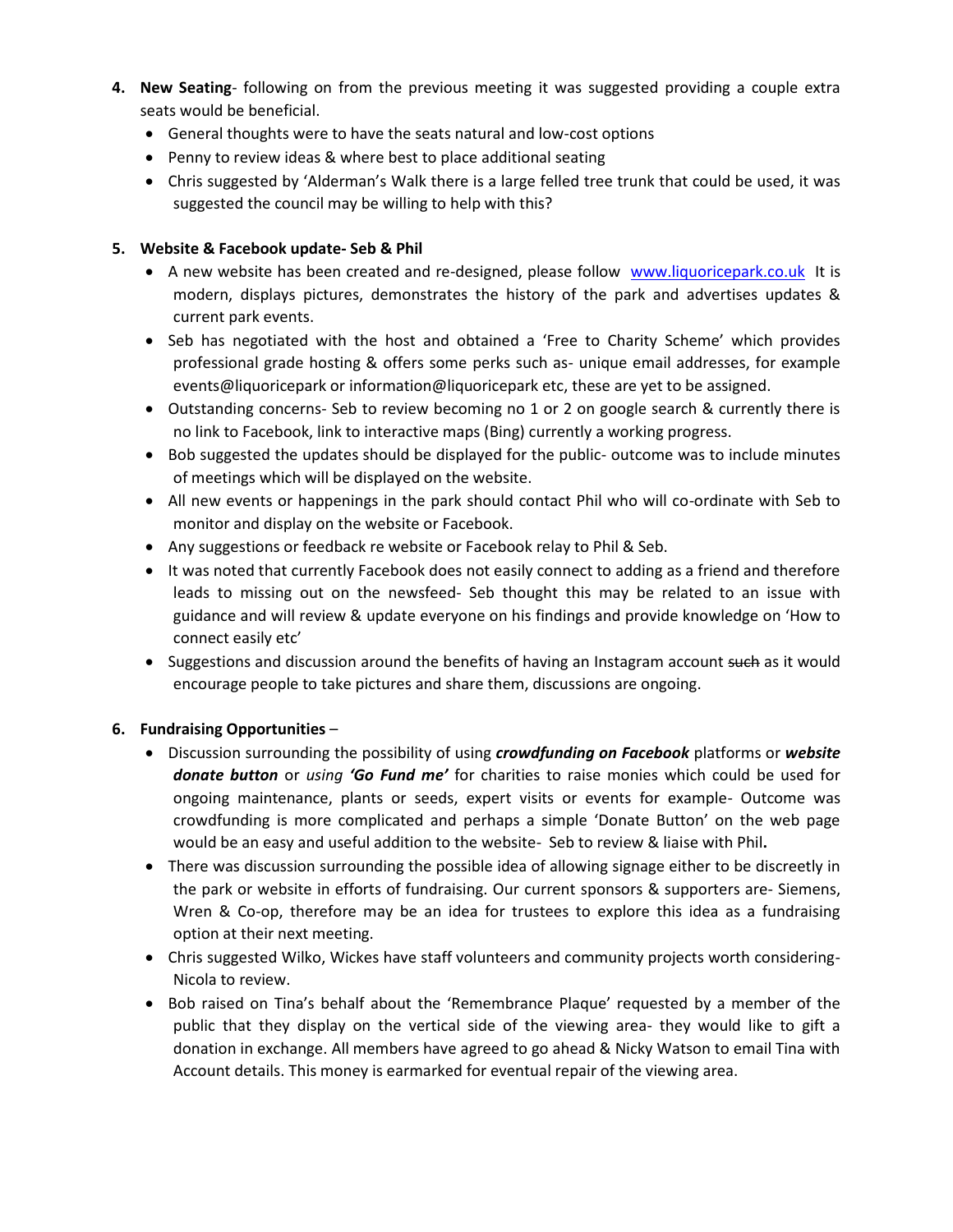- Liquorice Park Calendar 2020 is being designed by Penny Toone with a combination of Art pieces and Photos. Penny has requested more please, these photos are to be of the park, plants, shrubs or features in different seasons of the Park. Please email Penny, print is aiming to take place October/ November. It was suggested that pre-orders would be good before printing and the website or Facebook may be a useful tool. Seb to review options.
- Seb suggested a Photo contest and is happy to co-ordinate.
- Nicky has pictures and will co-ordinate with Penny.

## **7. Well- being Event-**

- A well being event during the summer to be organised, a working party & separate meeting date to be established, if interested in volunteering email Nicola.
- Nicky volunteered to do radio publicity.
- James/ Oliver offered support re leaflets for advertising.
- Would possibly look to be holding the event at the end of school holidays- August?

## **8. Performance Area upgrade-**

- Any ideas please email Phil or contact Alison.
- It was suggested to approach local entities such as Universities or Siemens who may have an interest in brainstorming ideas also.

## **9. Recycling Bins-**

• There has been contact with the council to have some installed.

## **10. Park signage-**

• Trustees are currently researching options to replace the signage.

## **11. Viewing platform Panorama photo-**

• It is felt that the photo requires an upgrade- to be reviewed

## **12. Any other business-**

- Chris suggested the railing in Yarborough Crescent requires to be painted.
- A special thanks to Paul, Richard and Colin for the marvellous repair to the steps.

# **Many thanks to all trustees and the volunteers for continuing efforts and support of Liquorice Park.**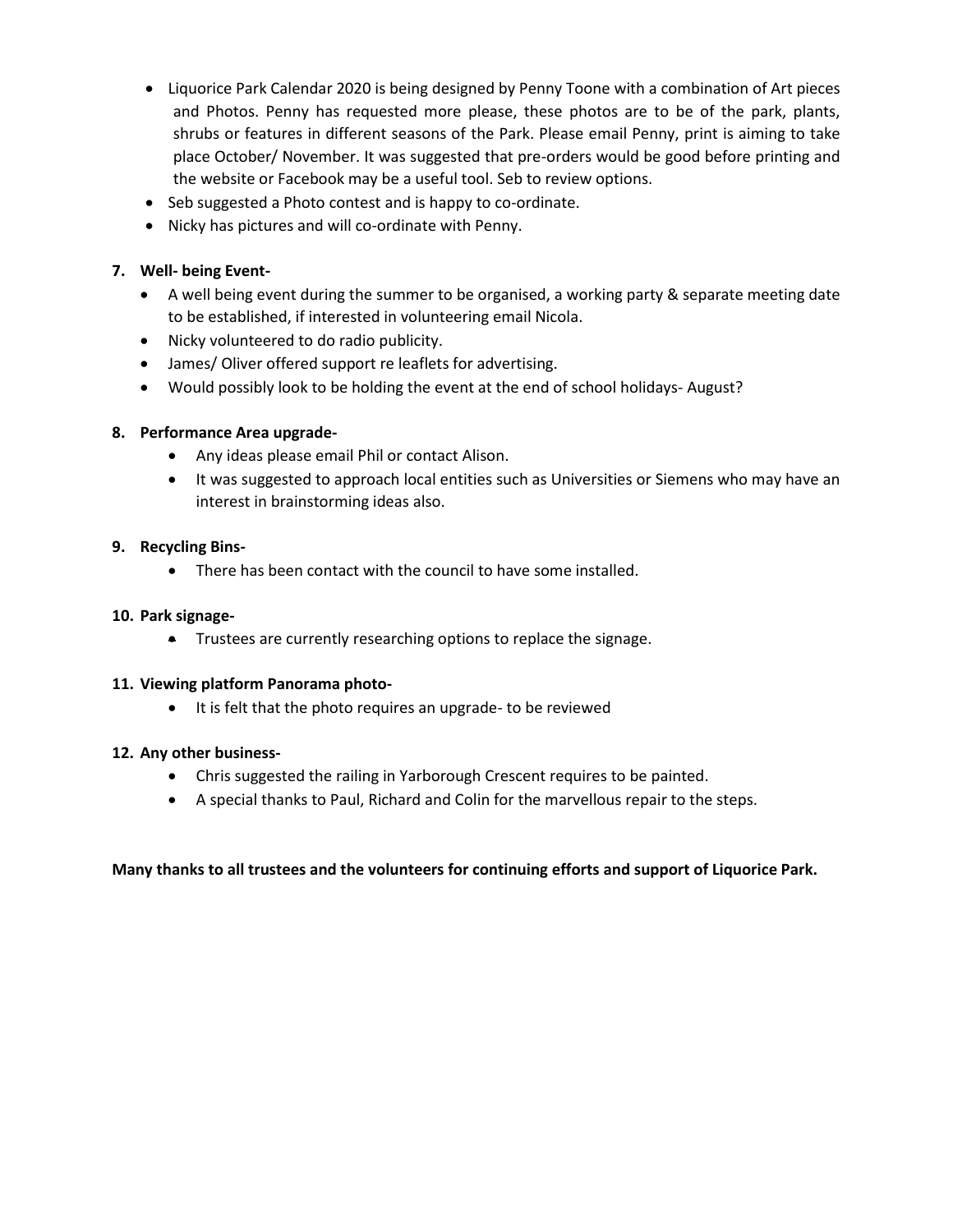# **Park Reports – 13th May 2019**

| Park Area                            | Person                             | Report                                                                                                                                                                                                                                                                                                                                                                                                                                                      |
|--------------------------------------|------------------------------------|-------------------------------------------------------------------------------------------------------------------------------------------------------------------------------------------------------------------------------------------------------------------------------------------------------------------------------------------------------------------------------------------------------------------------------------------------------------|
|                                      | Responsible                        |                                                                                                                                                                                                                                                                                                                                                                                                                                                             |
| <b>Herb Garden</b>                   | David Royle                        | Hold on creating extra seed bed<br>$\bullet$<br>Plant coriander<br>$\bullet$<br>Clear seed beds- problem with twitch grass, needs to be<br>cleared<br>Budget of 40 pounds for seeds and planters (mint)<br>Dead Hedge ongoing- honeysuckle planted through it<br>Introduced to a new volunteer Emily, who is a<br>$\bullet$<br>Herbologist and would like to share her knowledge.<br>Rats seen                                                              |
| <b>Orchard</b>                       | Chris Padley                       | Good year for blossom<br>$\bullet$<br>Nicky/ Chris making labels to identify trees<br>٠<br>Request for a public notice to be created re 'not picking<br>too many apples at once'.<br>There is an increase in orchard flowers, suggestion to not<br>$\bullet$<br>cut to allow these to flourish<br>Trees will need feeding<br>٠<br>Bluebell donation- suggested native variety only<br>$\bullet$<br>accepted                                                 |
| <b>Meadows</b>                       | <b>Bob Speck</b>                   | Good display of cowslips, a good year-long season<br>$\bullet$<br>Purple Veg are flowering<br>٠<br>Will watch invasion of brambles<br>$\bullet$<br>Need to cut out Hogweed- may need support<br>$\bullet$<br>Cut not required-leave just now to provide good display<br>$\bullet$<br>Stone seat requires maintenance- discussion results was<br>$\bullet$<br>to re-connect with Luke Pollard who originally built the<br>seat and advise on repair options. |
| <b>Brambles</b>                      | Richard Bayles &<br>Dudley Thomson | Maintain current paths by keeping them open.<br>$\bullet$                                                                                                                                                                                                                                                                                                                                                                                                   |
| <b>Copses</b><br>&<br><b>Topiary</b> | Penny Toone                        | Respecting quiet time at present for birds nesting<br>٠<br>Will conduct mini survey to remove mini trees to allow<br>saplings to grow and allow the light to support that<br>growth, as advised by Sarah Bright.<br>Wood removed will be re-used for borders &<br>maintenance of footpaths<br>Topiary about to be manicured<br>٠                                                                                                                            |
| <b>Willow Hedge</b>                  | <b>Frances Carson</b>              | Looking good<br>$\bullet$                                                                                                                                                                                                                                                                                                                                                                                                                                   |
| <b>Entertainment</b><br>Area         | Alison Griffiths                   | Rats- growing issue, council has advised when seen active<br>$\bullet$<br>in daylight hours, bait boxes must be used to reduce rat<br>population. Task completed recently<br>Bird feeders have been removed.<br>٠                                                                                                                                                                                                                                           |
| <b>Upper Terrace</b>                 | Tina                               | Blackcurrant bush is showing promise<br>$\bullet$<br>Cut a path using the push mower<br>Watch to see what grows and avoid cutting<br>Allow the cow parsley to grow<br>Three hawthorns planted below the old apple tree and<br>are doing well so far.                                                                                                                                                                                                        |